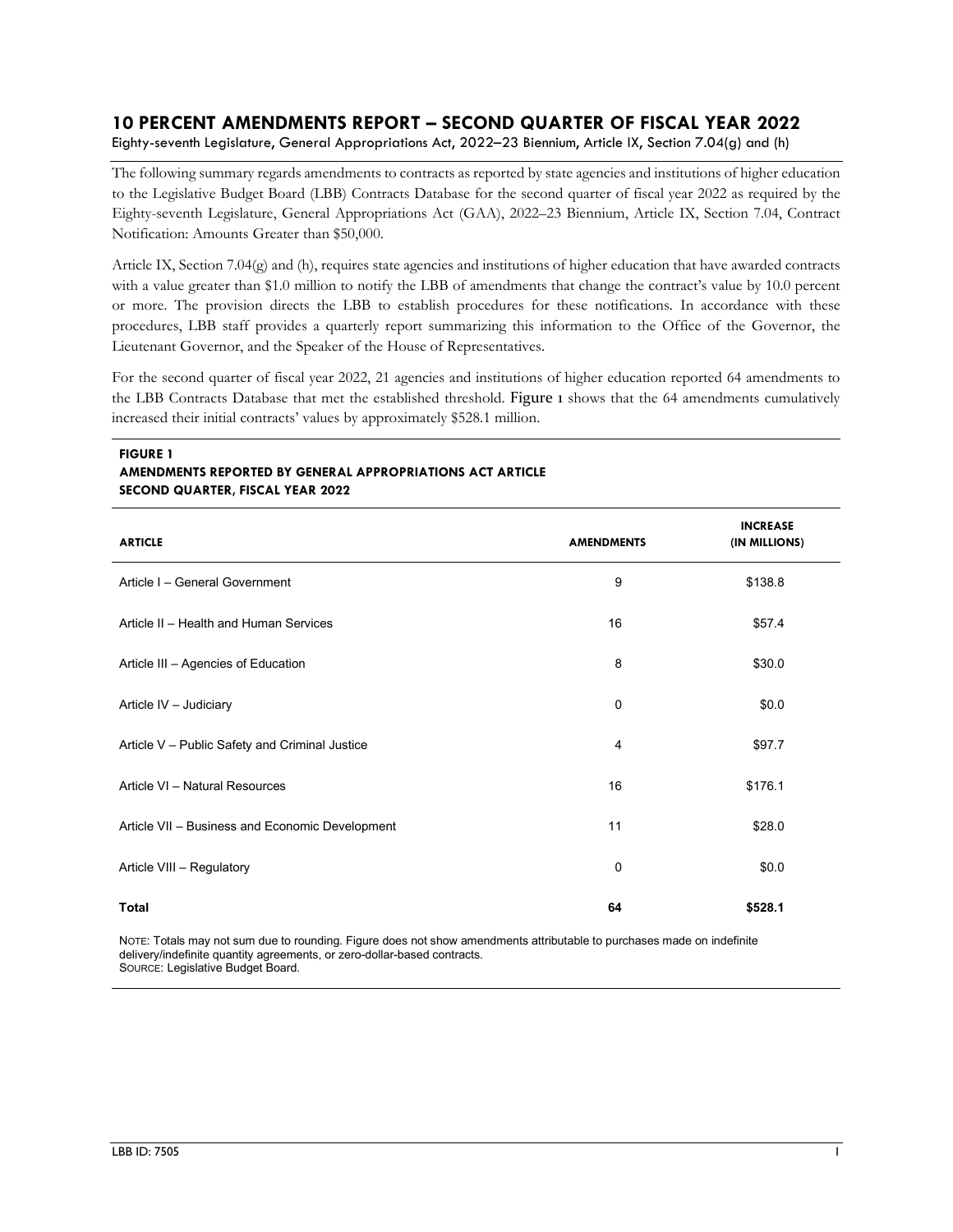## **10 PERCENT AMENDMENTS REPORT – SECOND QUARTER OF FISCAL YEAR 2022**

Eighty-seventh Legislature, General Appropriations Act, 2022–23 Biennium, Article IX, Section 7.04(g) and (h)

The LBB's reporting procedures require agencies to specify the reason for the change and describe any opportunities for other savings. Figure 2 shows the reasons reported for these contract amendments. The most common explanations for amendments were:

- contract extensions and renewals; and
- requests by agencies with scope increases.

## **FIGURE 2**

## **REASONS PROVIDED BY AGENCIES FOR AMENDMENTS BY ARTICLE SECOND QUARTER, FISCAL YEAR 2022**

| <b>REASON</b>                                                                  | <b>AMENDMENTS</b> | <b>INCREASE</b><br>(IN MILLIONS) |
|--------------------------------------------------------------------------------|-------------------|----------------------------------|
| Extension/renewal of contract                                                  | 27                | \$261.1                          |
| Request by agency with scope increase                                          | 28                | \$183.0                          |
| Request by agency without scope increase                                       | 4                 | \$76.3                           |
| Request by agency to update/enhance technology                                 | 1                 | \$3.5                            |
| Request by vendor with scope increase                                          | 1                 | \$1.7                            |
| Error/omission in original design caused by agency                             | 1                 | \$1.3                            |
| Error/omission in original design caused by neither party                      | 1                 | \$0.8                            |
| Request by vendor without scope increase                                       | 1                 | \$0.4                            |
| <b>Total</b>                                                                   | 64                | \$528.1                          |
| NOTE: Totals may not sum due to rounding.<br>SOURCE: Legislative Budget Board. |                   |                                  |

A complete list of all amendments is included in the appendix.